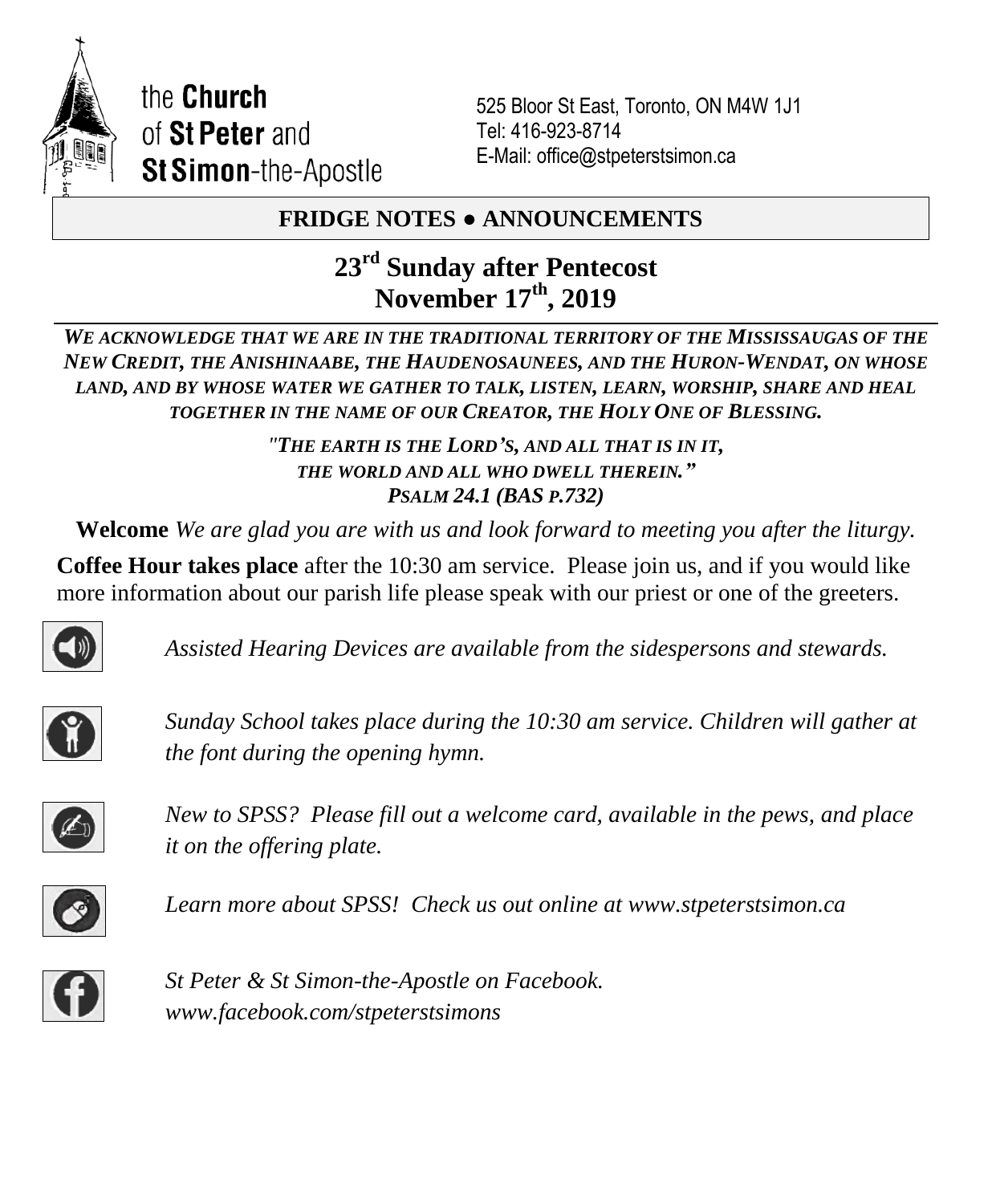### **PRAYERS**

**In our prayers this week, we remember**:

**Anglican Communion**: the Reformed Episcopal Church of Spain (Extra-Provincial to the Archbishop of Canterbury).

**Diocese**: Bishop Andrew Asbil, Area Bishop - Kevin Robertson and Bishop Peter Fenty.

**Outreach and Advocacy**: Trinity, Aurora; Trinity, Barrie; Trinity, Bradford.

**Our Parish**: Glenna Sims-Bonk, Kevin Sinclair, Robert Sloan, Miriam Smart.

**Home-bound**: Myron Armstrong/Gail Birnie/Nancy Byers/Cintra Cassidy/Glenna Charles/Ann Duff/Charlotte Graham/Lawrine Griffith/ Helen Inglis/ Marie Lewis/Joseph McIninch/Denise Orieux/George Petricko/Lissett Powell/Lucy Simons/Lois Totton/Lila Vamosi/Pam Young.

**Pastoral Care** is available for the home-bound parishioners, those in hospital and for other spiritual needs. Please contact the office if you or someone you know would like a visit from one of our Lay Pastoral Visitors or one of the Clergy.

# **PARISH NEWS**

**We appreciate your givings** and remind you that in order to receive a tax receipt your envelope number or name & address should accompany all donations.

**Pre-authorized giving** (PAG) forms are available at the back of the church and in the pews. We encourage you to support the church through PAG. Thank you for your support.

**Reminder please do** not leave your personal belongings unattended, keep them with you at all times.

**Envelope Numbers** Please assist our Counting Team by recording your envelope number on all contributions. Thank-you.

**Parish Records** Please help us to keep our Parish Records up to date by ensuring that the office has your current information (e-mail, address, phone number) on file. Thank-you

**Fridge Notes** Please note that when placing an announcement in Fridge Notes, the weekly cut-off time is Wednesday at noon. Thank-you.

## **JUBILATE!**

**The Advent edition of** *Jubilate!* our Parish Newsletter, will soon be available; the publication date will be November  $24^{\text{th}}$ .

# **ADVISORY BOARD**

**Advisory Board** will meet this Wednesday, November 20<sup>th</sup> at 7:00 pm in the Class Room.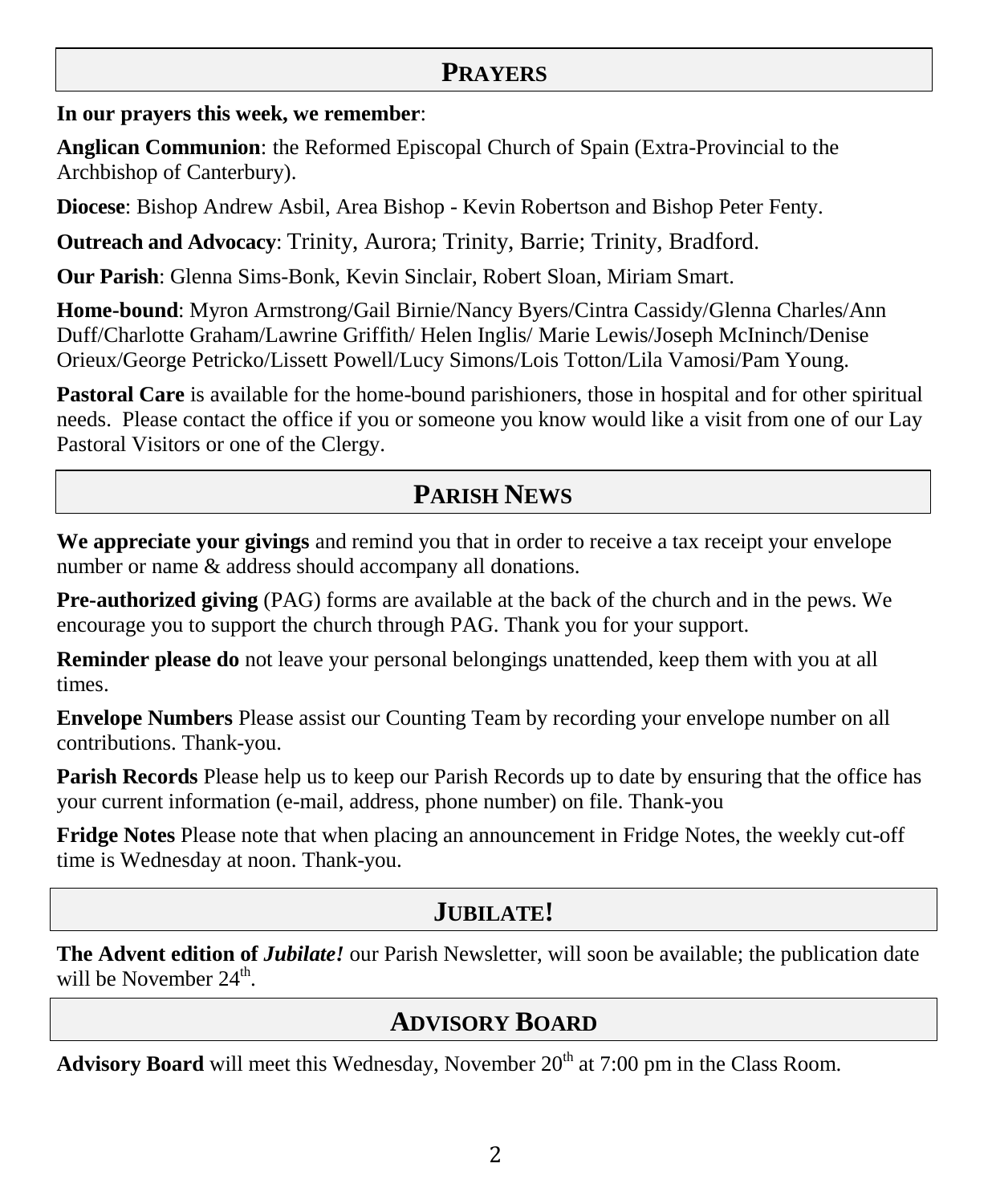# **TODAY'S MUSIC**

**A quick note about the music today:** both prelude and postlude are connected to Gloucester Cathedral, which is one reason I picked them today, as I was lucky enough to play there on the tour last August. Herbert Sumsion was organist there from 1928 to 1968, while Herbert Howells was organ scholar under Sumsion's predecessor, Herbert Brewer a decade before. (Herbert was a popular name then, I guess). So, both of these pieces, judging by their date of composition was composed on the instrument I was fortunate to play. It was built originally in 1663, and expanded over the years. It is physically beautiful, sitting high on the rood screen, with painted pipes, and an exceptional sound decay of about six seconds. It is thunderous majesty.

I played two other pieces of Howells there, one dedicated to Sumsion, and quickly came to understand why Howells had written what he had, given the instrument on which he wrote the music I played. I had a brilliant evening practicing there for two and a half hours late into evening, by myself. The vergers had trusted me with the key to the cathedral to lock it up when I was done, and the chance to explore all its 'voices' with no one there (except King Edward II in his tomb down below), was a glorious privilege. Unfortunately, I had forgotten which door was the way out (all of them were bolted with massive medieval black steel bolts) and for about half an hour, I thought I was to spend the night there. When I found the exit door finally, I looked back at the cathedral and it wondrous stained glass, and I was filled with the sense of 'surely, the Lord is in this place'. *Johan*

# **SANTA CLAUS IS COMING TO TOWN… TODAY**

**The 115th Annual Santa Claus Parade will be held today, Sunday, November 17th –** The Parade route has changed this year and will be starting at Parliament Street and heading west to Avenue Road. Please note that you will not be able to exit the parking lot after 11:30 am.



# **JOYFUL GIVING CAMPAIGN - UPDATE FROM STEWARDSHIP COMMITTEE**

**Please be reminded that Sunday, November 24th is Commitment Sunday** at St. Peter and St. Simon's. The Intention Form and the Pre-Authorized Giving Form (PAG) that all parishioners received along with the Narrative Snapshot, should be filled in and placed on the collection plate at either the 8:30 am or 10:30 am service. You can also bring the forms in and leave them in the church office. If you require any further information or have any questions or concerns, please do not hesitate to contact the church office or Moveta Nanton, chair of the Stewardship Committee. Any member of the clergy can also answer any questions you may have.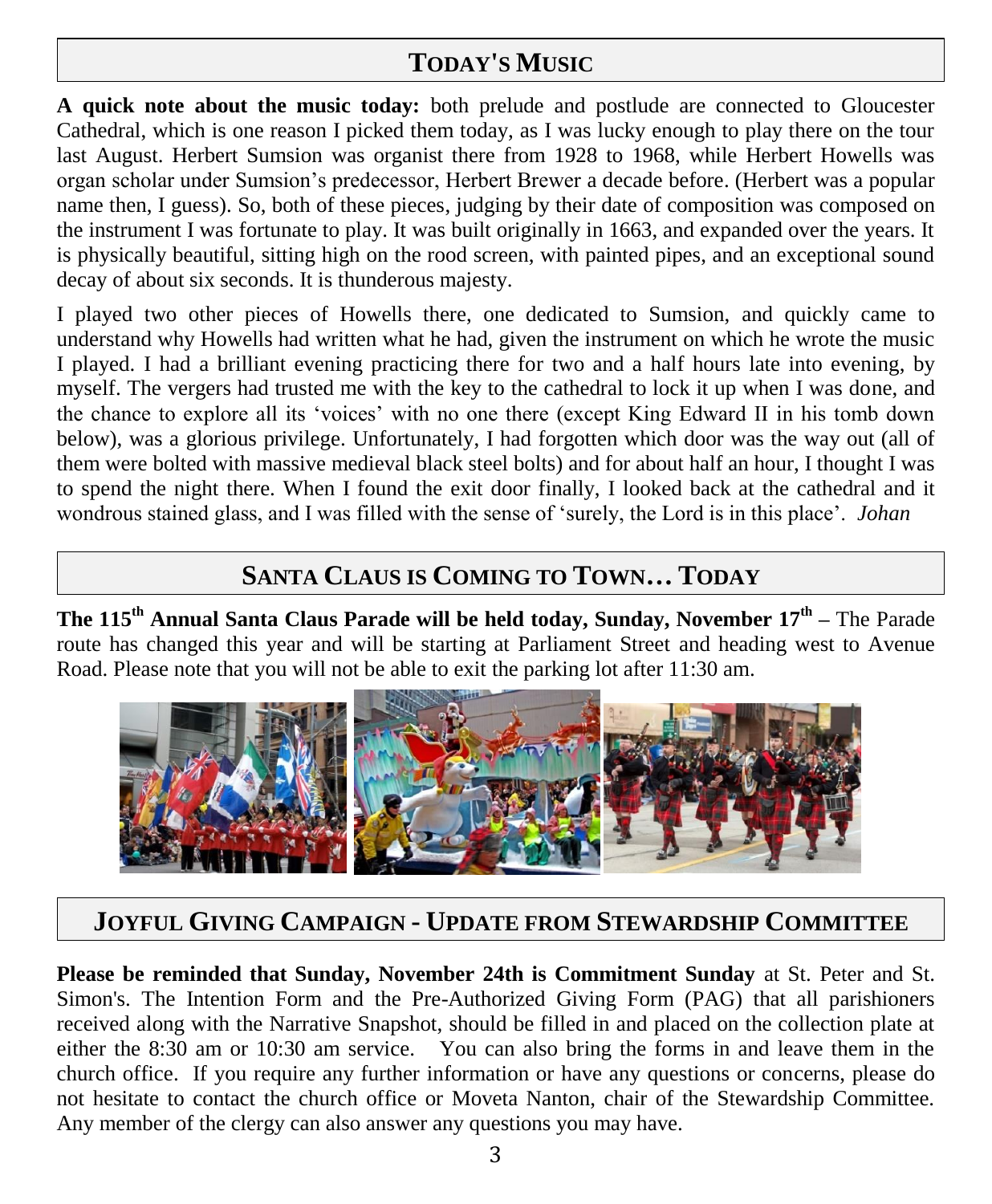# **CHRISTMAS MARKET**

**Please join us! Bring your friends!** Twelve vendors are offering unique gifts at affordable prices, plus, our own baking, jams, jellies and crafts. There will be a children's corner, a café along with Christmas music to get us in the spirit! The Raffle will be held at 2:00 pm; purchase your tickets soon for the many wonderful prizes.



## **BAKED GOODS FOR CHRISTMAS MARKET**

**We are looking for baked goods** especially cookies and squares for the sale, if you are able to contribute baked goods, please contact Fran or Betty. Please deliver the baking to the church on Friday, November 29<sup>th</sup> or before 10:00 am on Saturday, November 30th.

### **SANDWICHES FOR CHRISTMAS MARKET - VOLUNTEERS REQUIRED**

**Sandwiches for our Christmas Market November 30<sup>th</sup> The following people have volunteered to** make sandwiches to sell at the market: Carl, Ian, Alan, Yvonne, Spencer, Larry, May, Alison, Mary, Margie, Colin, Sheila, and Robin. If your name isn't on the list and you are willing to make a loaf of sandwiches or if you have any questions, please speak with Laurie Sanderson. It is important that the sandwiches be at the church before or by  $10:00$  am on the morning of November  $30<sup>th</sup>$ . Laurie is also looking for people to help serve the lunch, if you are able to assist, please contact Laurie Sanderson. The coffee will need to be started by 8:30 AM and the food will be served until the close of the market. Please help with this initiative.

## **ANNUAL WINTER SURVIVAL KIT DRIVE**

**Help us help our most vulnerable neighbours.** Each year we put together kits of essentials to survive the winter for those who are street involved in our neighbourhood. This year we are asking for: Lip Balm, Travel size hand/body lotion, Deodorant, Face/hand wipes, Toothpaste and brush, Men's socks (new), Adult mittens/gloves, Adult winter hat, Hand/foot warmers.

Our goal is to create 50 kits with these items. We will collect items in the bin at the back of the church until Sunday, November  $24<sup>th</sup>$  and will require 4-6 volunteers on that date to help make up the kits. Distribution will be in Allan Gardens after the 10:30 service on Sunday, December 1. For more information, email **SPSSOppComm@gmail.com** or speak with Brooke Sales-Lee.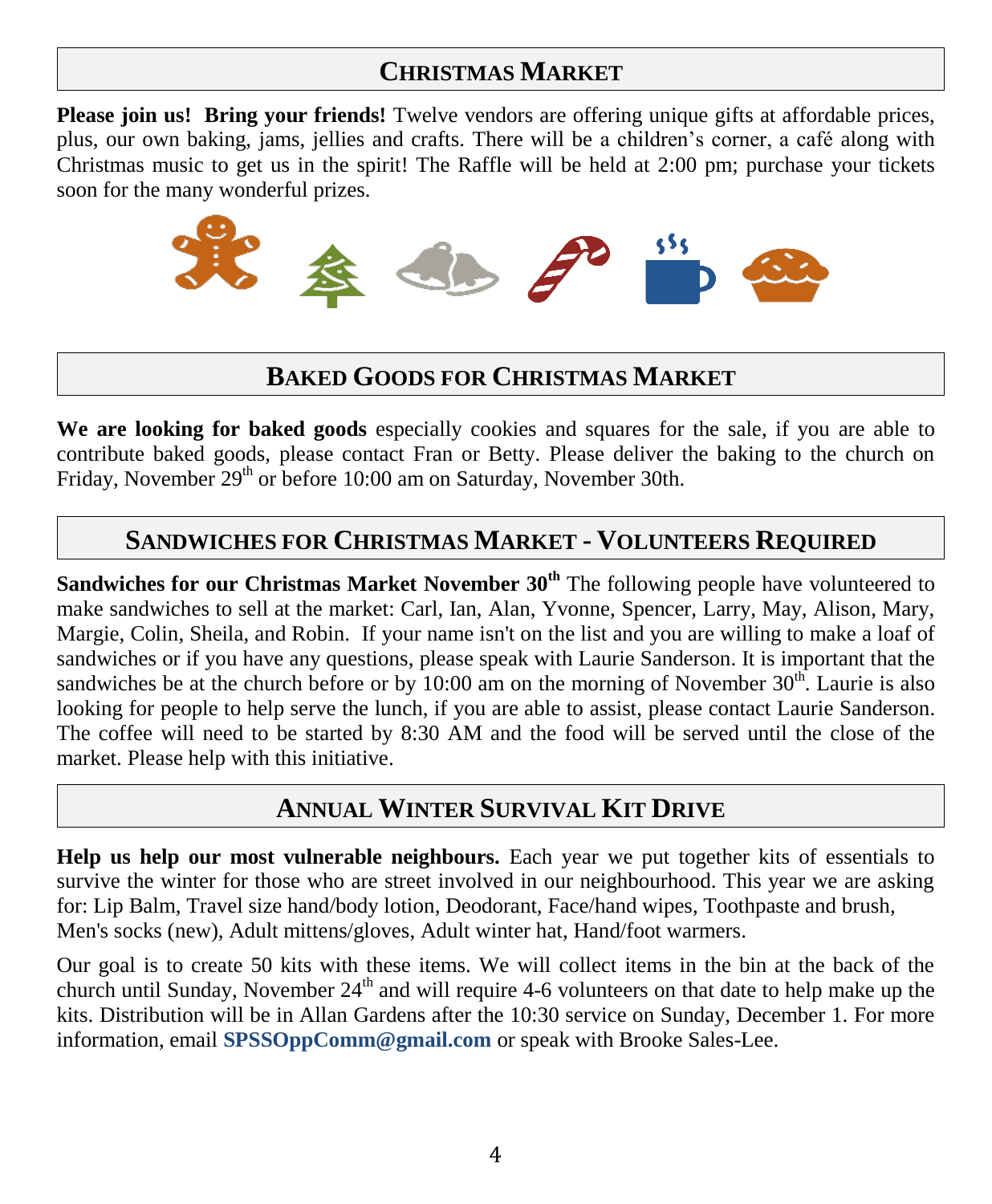### **LOOKING AHEAD**

**Sunday, November 24, 2019 – The Reign of Christ** Stewardship Commitment Sunday **Saturday, November 30, 2019** 10:00 am – 4:00 pm - SPSS Christmas Market **Sunday, December 1, 2019 – Advent 1** 4:00 pm – Advent Lessons and Carols **Sunday, December 15 – Advent 3** 4:00 pm – Kids' Musical: *Once Upon a Starry Midnight* **Sunday, December 22 – Advent 4** 4:00 pm Lessons & Carols for Christmas

#### **JOIN US FOR WORSHIP**

**Sunday 8:30 am** – Holy Eucharist **Sunday 10:30 am** – Choral Service **1st Sunday** – Choral Eucharist (Traditional) 2<sup>nd</sup> Sunday – Choral Matins **3 rd Sunday** – Choral Eucharist (Traditional) **4 th Sunday** – Choral Eucharist (Contemporary) **Sunday Evensong** – As Announced **Wednesdays 11:00 am –** Holy Eucharist with Anointing **Last Tuesday of the Month** – Candlelight Evening Prayer

### **THIS WEEK AT ST PETER AND ST SIMONS**

### **Monday, November 18 th**

- 8:30 am Gerrard Resource Center/Daycare (Garden Room F)
- 2:45 pm Homework Club (Class Room)
- 4:00 pm Yoga (Sitting Room)

### **Tuesday, November 19 th**

- 8:30 am Gerrard Resource Center/Daycare (Garden Room F)
- 2:45 pm Homework Club (Class Room)
- 8:00 pm Holy Studies (Class Room)

### **Wednesday, November 20th**

- 8:30 am Gerrard Resource Center/Daycare (Garden Room F)
- 11:00 am Taylor Sutherland Piano (Chapel)
- 11:00 am Holy Eucharist with Anointing (Nave)
- 2:45 pm Homework Club (Class Room)
- 7:00 pm Tai Chi (Macklem Hall)
- 7:00 pm Advisory Board (Class Room)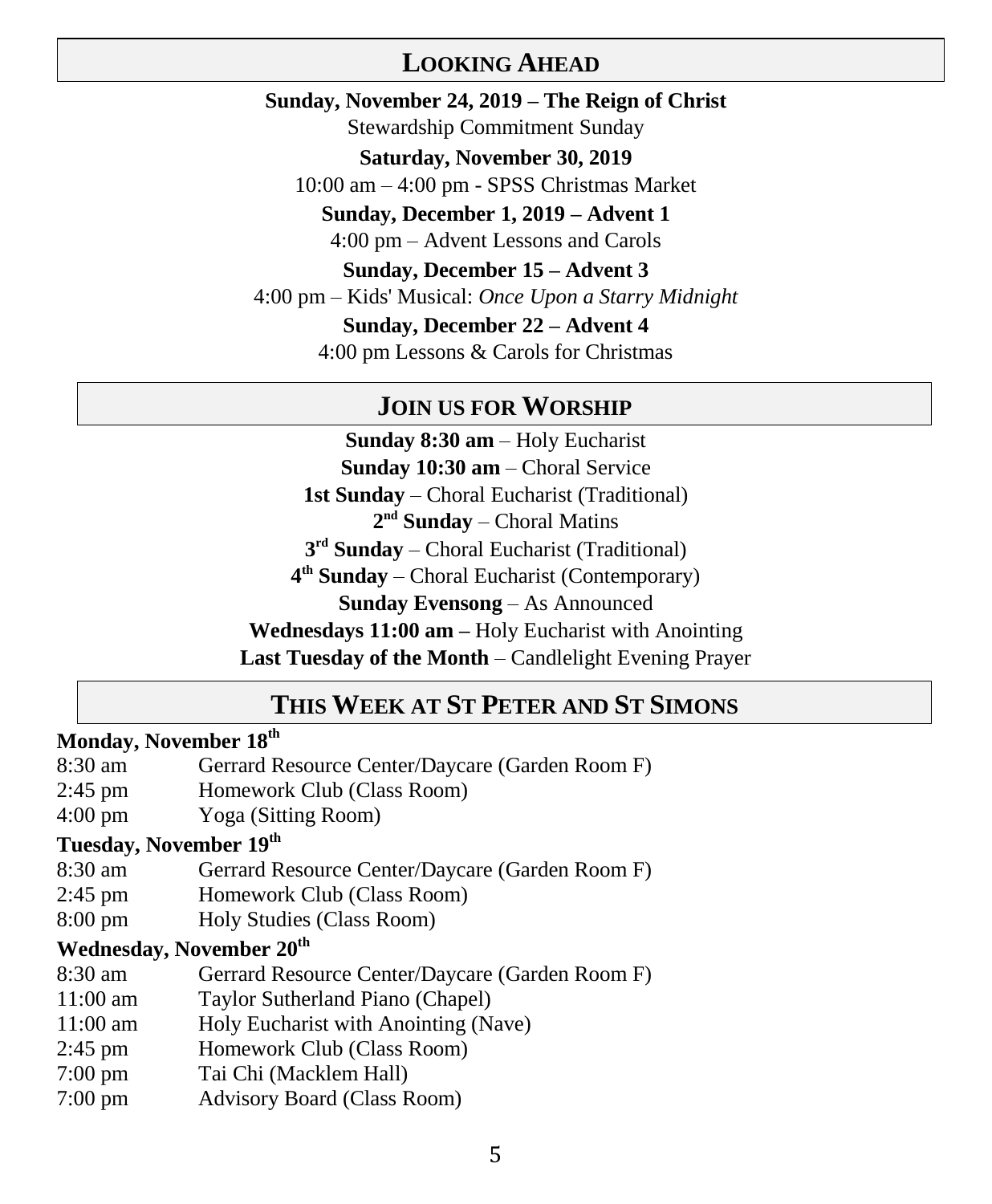### **Thursday, November 21st**

- 8:30 am Gerrard Resource Center/Daycare (Garden Room F)
- 10:00 am Taylor Sutherland Piano (Chapel)
- 2:45 pm Homework Club (Class Room)
- 3:00 pm ROTM Choir (Nave)
- 5:00 pm ROTM Guitar Lessons (Sitting Room)
- 7:00 pm SPSS Choir Rehearsal (Choir Room)

### **Friday, November 22nd**

- 8:30 am Gerrard Resource Center/Daycare (Garden Room F)
- 1:00 pm Taylor Sutherland Piano (Chapel)
- 2:45 pm Homework Club (Class Room)

### **Saturday, November 23rd**

- 10:30 am Food Addicts (Garden Room F) 2:00 pm CREW (Sitting Room)
- 

### **Sunday, November 24th – Last Sunday after Pentecost: The Reign of Christ**

- 8:30 am Holy Eucharist *BCP*
- 10:30 am Choral Eucharist (Contemporary)
- 3:00 pm Kenya Group (Garden Room F)

*Readings: Jeremiah 23:1-6; Psalm 46 or Canticle 19a (Luke 1:68-79); Colossians 1:11-20; Luke 23:33-43.*

## **PARISH MINISTRIES 2019**

#### **Clergy**

| Wardens                                         |  |  |  |  |  |  |
|-------------------------------------------------|--|--|--|--|--|--|
| $D_{\text{actor}}$ <sup>2</sup> $\alpha$ Wordon |  |  |  |  |  |  |

#### **Parish Life & Discipleship**

| Honorary Assistant Organists |
|------------------------------|
|                              |
|                              |
|                              |
| Hospitality/Coffee Hour      |
|                              |
|                              |

The Reverend Canon Geoffrey Sangwine The Reverend Michael Perry The Reverend Jennifer Matthews

Ted Robinson Mary Martin Laurie Sanderson, Vanessa Scott Mary Anderson, Paul Mitchell

Fran Brown Marie Samuels-Isaac **Robin Davis** Maurice White, Johan van't Hof Ian Corlett, Rev. Geoff Sangwine Sileen Phillips Paul Mitchell, Joy Quan Lee (assisting) Fran Brown Marie Samuels-Isaac Laurie Sanderson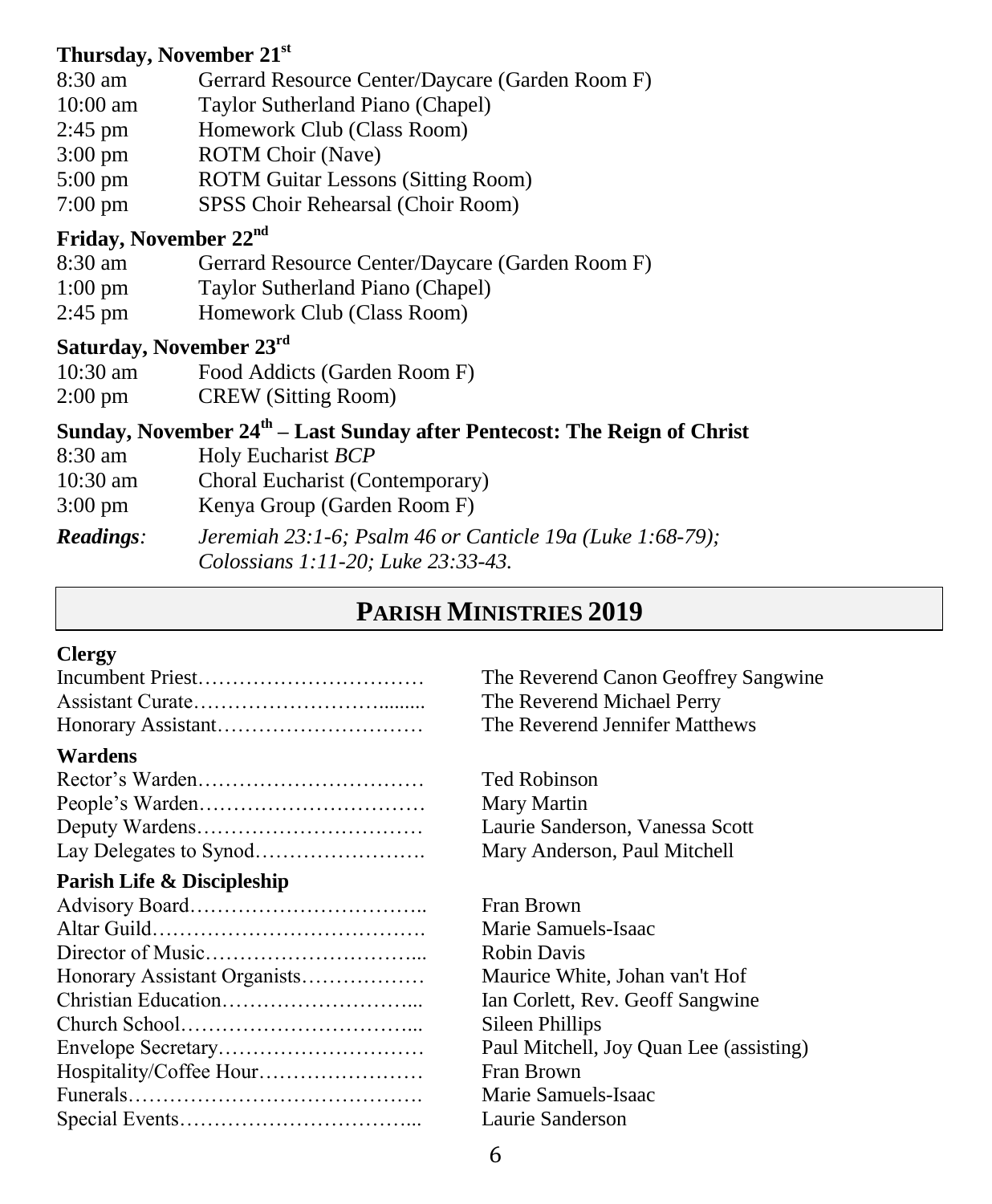# **PARISH MINISTRIES 2019**

| Wednesday Morning Group |
|-------------------------|

Fen Nanton Audrey Hughes, Ted Robinson The Reverend Jennifer Matthews Carol Peck Peggy Needham Brooke Sales Lee Colin Bird, Spencer Higgins Daphne Harris Ted Robinson and Paul Faulkner Fen Nanton Vincent Wong Moveta Nanton Sheila Thomas



*"St Peter and St Simon's has glorious Anglican music, welcoming and inclusive fellowship, faith-based and committed outreach, and is a kind and caring community". Nancy Nourse, Parishioner*